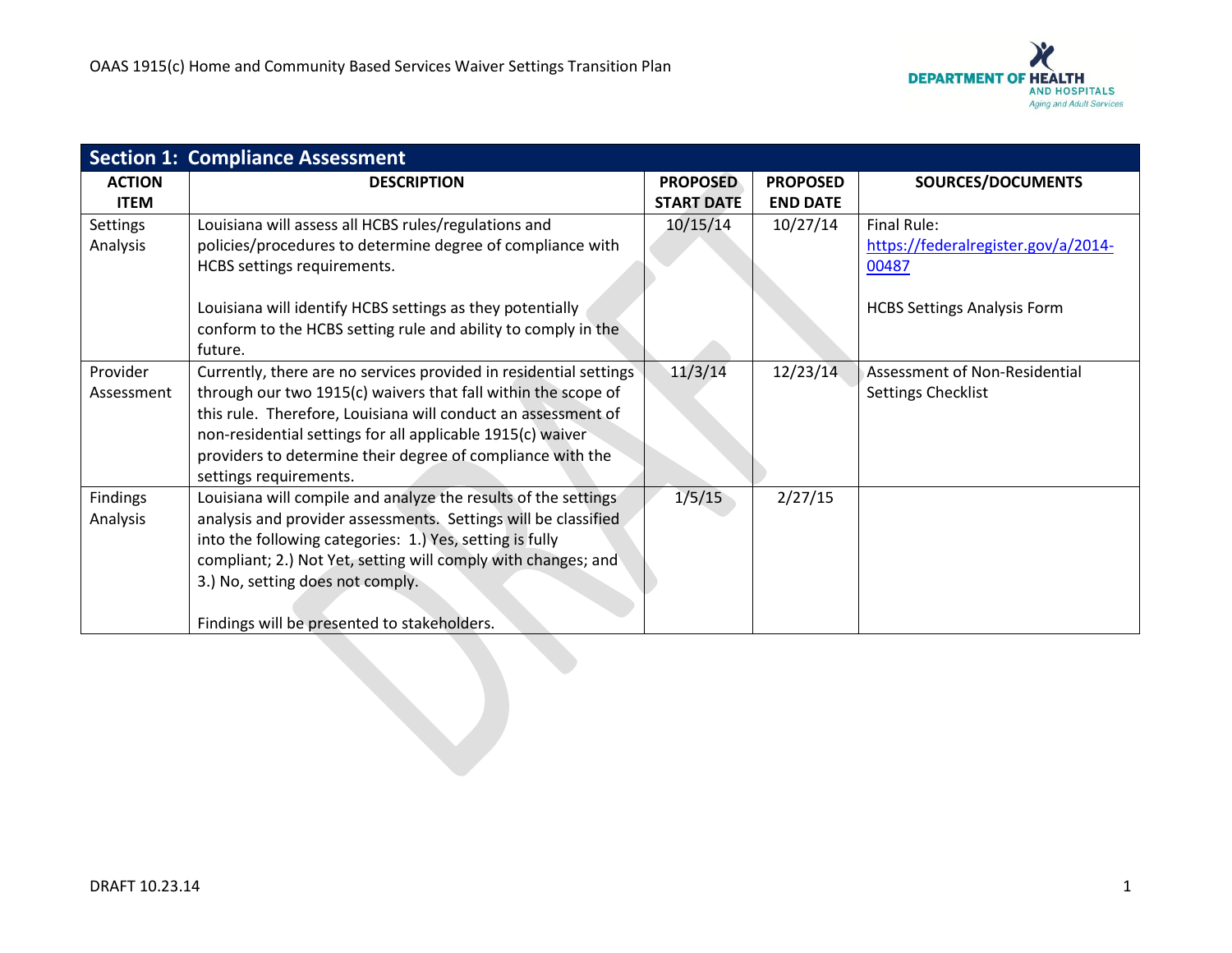

| <b>Section 2: Remediation</b> |                                                                         |                   |                 |                              |  |  |
|-------------------------------|-------------------------------------------------------------------------|-------------------|-----------------|------------------------------|--|--|
| <b>ACTION ITEM</b>            | <b>DESCRIPTION</b>                                                      | <b>PROPOSED</b>   | <b>PROPOSED</b> | SOURCES/DOCUMENTS            |  |  |
|                               |                                                                         | <b>START DATE</b> | <b>END DATE</b> |                              |  |  |
| Information                   | Louisiana will draft and distribute letters to providers describing the | 10/27/14          | 11/19/14        | Provider letters             |  |  |
| Sharing                       | proposed transition, criteria for appropriate HCBS settings,            |                   |                 |                              |  |  |
|                               | deadlines for compliance, and technical assistance availability.        |                   |                 |                              |  |  |
|                               |                                                                         |                   |                 |                              |  |  |
|                               | Louisiana will offer a public stakeholder meeting to inform             |                   |                 |                              |  |  |
|                               | stakeholders of the new rule. Invitees will include participants and    |                   |                 |                              |  |  |
|                               | their families, advocacy groups, service providers, and others.         |                   |                 |                              |  |  |
| Louisiana                     | Louisiana will revise rules as necessary to reflect federal regulations | 1/1/15            | 9/30/15         | <b>CFR and Louisiana</b>     |  |  |
| Administrative                | on HCBS settings.                                                       |                   |                 | Register                     |  |  |
| Code                          |                                                                         |                   |                 |                              |  |  |
|                               | Training on the new settings requirements will be provided to           |                   |                 |                              |  |  |
|                               | licensure/certification staff to ensure compliance, when applicable,    |                   |                 |                              |  |  |
|                               | for newly enrolled 1915(c) service providers.                           |                   |                 |                              |  |  |
| <b>Provider Manual</b>        | Louisiana will amend applicable 1915(c) HCBS provider manuals to        | 1/1/15            | 3/31/15         | Louisiana Medicaid           |  |  |
| Revisions                     | reflect the new qualities and requirements for HCBS settings.           |                   |                 | <b>Provider Manuals</b>      |  |  |
| Provider                      | Louisiana will identify providers failing to comply with HCBS settings  | 1/1/15            | 3/31/15         | <b>Results from Provider</b> |  |  |
| Assessment                    | requirements and will require a corrective action plan detailing        |                   |                 | Assessments                  |  |  |
| <b>Findings</b>               | steps taken to remedy any deficiencies and a timeline for               |                   |                 |                              |  |  |
|                               | implementation.                                                         |                   |                 |                              |  |  |
| Enrollment                    | Upon transitioning into a managed care delivery system in October       | 10/1/15           | Ongoing         |                              |  |  |
|                               | 2015, Louisiana will require, as applicable, its managed care           |                   |                 |                              |  |  |
|                               | organizations (MCOs) to verify compliance with settings                 |                   |                 |                              |  |  |
|                               | requirements prior to contracting with providers.                       |                   |                 |                              |  |  |
| Quality                       | Going forward, Louisiana will require of each MCO to monitor and        | 10/1/15           | Ongoing         |                              |  |  |
| Framework                     | report on provider's compliance with the settings rule. If a provider   |                   |                 |                              |  |  |
| <b>Strategies</b>             | is found to be noncompliant, the MCO shall alert the State of the       |                   |                 |                              |  |  |
|                               | specific area of noncompliance and support remediation efforts.         |                   |                 |                              |  |  |